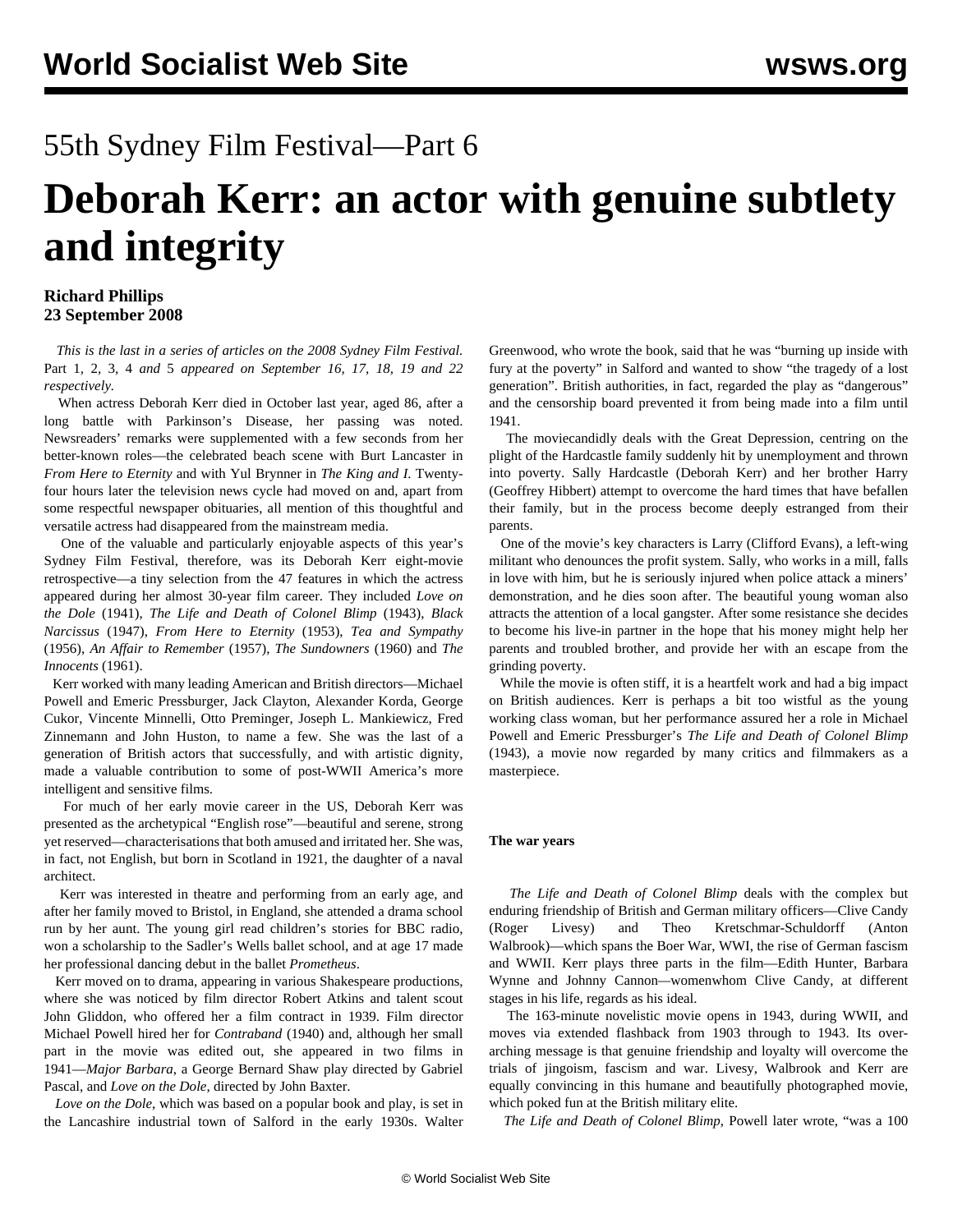percent British film but it's photographed by a Frenchman, it's written by a Hungarian, the musical score is by a German Jew, the director was English, the man who did the costumes was a Czech; in other words, it was the kind of film that I've always worked on with a mixed crew of every nationality and no frontiers of any kind." This level of international collaboration is taken for granted today, but in 1943 recognition of its artistic significance was uncommon and no doubt helped inspire and animate Kerr's performance.

 Some British critics denounced the film, claiming that it was impermissible to undermine the reputation of the British officer corps and to present a German officer in such favourable light. Britain's *Daily Mail* wasoutraged, declaring: "To depict British officers as stupid, complacent, self-satisfied and ridiculous may be legitimate comedy in peacetimes, but it is disastrously bad propaganda in times of war ... In such times as these, when the respect and confidence of other countries are of vital importance to us, we cannot afford to put out a burlesque figure like this Colonel Blimp to go round the world."

 British Prime Minister Winston Churchill initially tried to stop production of the film and, after attending its premier in June 1943, slapped an export ban on it. When the movie was finally screened in the US in 1945, the original version had been drastically cut.

#### **Black Narcissus**

 In the last years of the war, Kerr toured Europe with the British Army's entertainment service and appeared in two more films—*Perfect Strangers* and *I See a Dark Stranger*. Her next major role was in another Powell and Pressburger movie, *Black Narcissus*, about young Anglican nuns sent to an abandoned palace and former harem in the Himalayas. Under the leadership of Sister Clodagh (Deborah Kerr), their task is to transform the ramshackle, windswept building on the edge of a cliff into a school and hospital.

 The harsh and unfamiliar environment and the relatively uninhibited sexuality of the local inhabitants raise all sorts of questions for the nuns. They also bring the women into contact with Mr Dean (David Farrar), a handsome English local district agent.

 Sister Clodagh, who is wrestling with the memories of her former life and loves in Ireland, is attracted to Dean. While their relationship is platonic, Sister Ruth (Kathleen Byron) becomes deeply jealous, goes mad and dies in violent circumstances. The missionary project, as predicted by Dean, fails and *Black Narcissus* ends with the nuns leaving the Himalayas.

 Sixty years on, much of the film's melodrama has dated—Sister Ruth's descent into madness is rather histrionic—but Kerr's performance is striking. She captures the quiet determination and repressed inner doubts of Clodagh and gives an emotional edge to the lush, almost surreal visuals of the studio-based production. Powell and Pressburger, in fact, were attempting to use the rich saturated colours of the relatively new technicolour process to highlight the emotions of their movies' characters.

 Following agitation from America's Catholic Legion of Decency, all the flashbacks of Sister Clodagh's life before she became a nun were excised from the US version of the movie. Even with these cuts, the movie is no advertisement for religious celibacy or a monastic existence.

#### **Hollywood calls**

broaden her acting experience in movies with Clark Gable, Spencer Tracy and other Hollywood stars. Ten features followed in quick succession, including *The Hucksters* (1947), *Edward My Son* (1949), *King Solomon's Mines* (1950), *Quo Vadis* (1951) and *The Prisoner of Zenda* (1952).

 It appeared, though, that Kerr was destined to be typecast in "tiara roles" and become Hollywood's version of an educated and rather proper post-WWII British woman. As she later admitted: "I came over here [Hollywood] to act, but it turned out all I had to do was to be highminded, long suffering, white-gloved and decorative."

 A chance to appear as Karen Holmes, the promiscuous wife of a US Army officer in *From Here to Eternity*, finally provided Kerr with the opportunity to break out of this framework. Directed by Fred Zinnemann and based on James Jones's novel of the same name, the movie is set on a US Army base in Hawaii just before the Japanese attack on Pearl Harbor in 1941. Its central characters are Captain Dana Holmes (Philip Ober), First Sergeant Milt Warden (Burt Lancaster), former boxer Private Robert Prewitt (Montgomery Clift), Private Angelo Maggio (Frank Sinatra), Karen Holmes (Deborah Kerr) and Lorene Burke (Donna Reed).

 The movie mainly centres on Prewitt and Maggio and their conflict with local army officers, but Warden's affair with Holmes's neglected wife Karen is the more dramatically effective element in the story. Karen Holmes wants Warden to apply for officer training so that she can divorce her selfish and unpleasant husband. Warden opposes the way some officers physically and psychologically bully their soldiers—Prewitt and Maggio in particular—and does not want to be an officer. When he finally admits this to Karen she ends their affair.

 Zinnemann's movie was acclaimed and won eight Academy Awards, including best director and best picture. Much of the critical praise for the movie is, in my opinion, exaggerated—too much of Jones's novel is lost in translation and Sinatra's performance is not persuasive. But revisiting it again during the festival, the movie certainly captures the hot-house and dehumanising character of military base life. The doomed affair between Warden and Holmes has real electricity.

 Kerr was nominated for an Academy Award for her performance and, although the Oscars were given to Frank Sinatra and Donna Reed, it seemed that her skills were finally being acknowledged and would lead to more complex roles.

 Kerr's next two films—*The Proud and the Profane* and *The King and I*, a Rogers and Hammerstein musical about an English governess to the children of the King of Siam (Yul Brynner)—were, however, unchallenging.

 Adapted from a Broadway show, *The King and I* was a massive financial success for Hollywood and remains one of the most popular musical movies ever made. Notwithstanding the accolades, Kerr was not exactly enamoured with the film and told the *Chicago Tribune* some years later: "I'd rather drop dead in my tracks one day than end up in a wheelchair in some nursing home watching interminable replays of *The King and I.*"

 Her next major films were more interesting—*The End of the Affair* (1955), a Graham Greene story directed by Edward Dmytryk about a repressed wife who becomes involved in a complex extra-marital affair, and *Tea and Sympathy* (1956), directed by Vincente Minnelli.

 *Tea and Sympathy*, which was screened at the Sydney Film Festival, explores the relationship between Laura Reynolds (Deborah Kerr), the wife of an American university lecturer, and one of her husband's students. The movie explores the young student's sexual insecurities and his inability to fit in with the other male students and the prevailing fraternity house backwardness.

 Kerr's character is a sympathetic figure—no longer able to connect emotionally with her husband and sensitive to the social difficulties of the young male. As one critic noted—Kerr's strength as an actress was her ability to "make serenity dramatic"—and this dominates her performance.